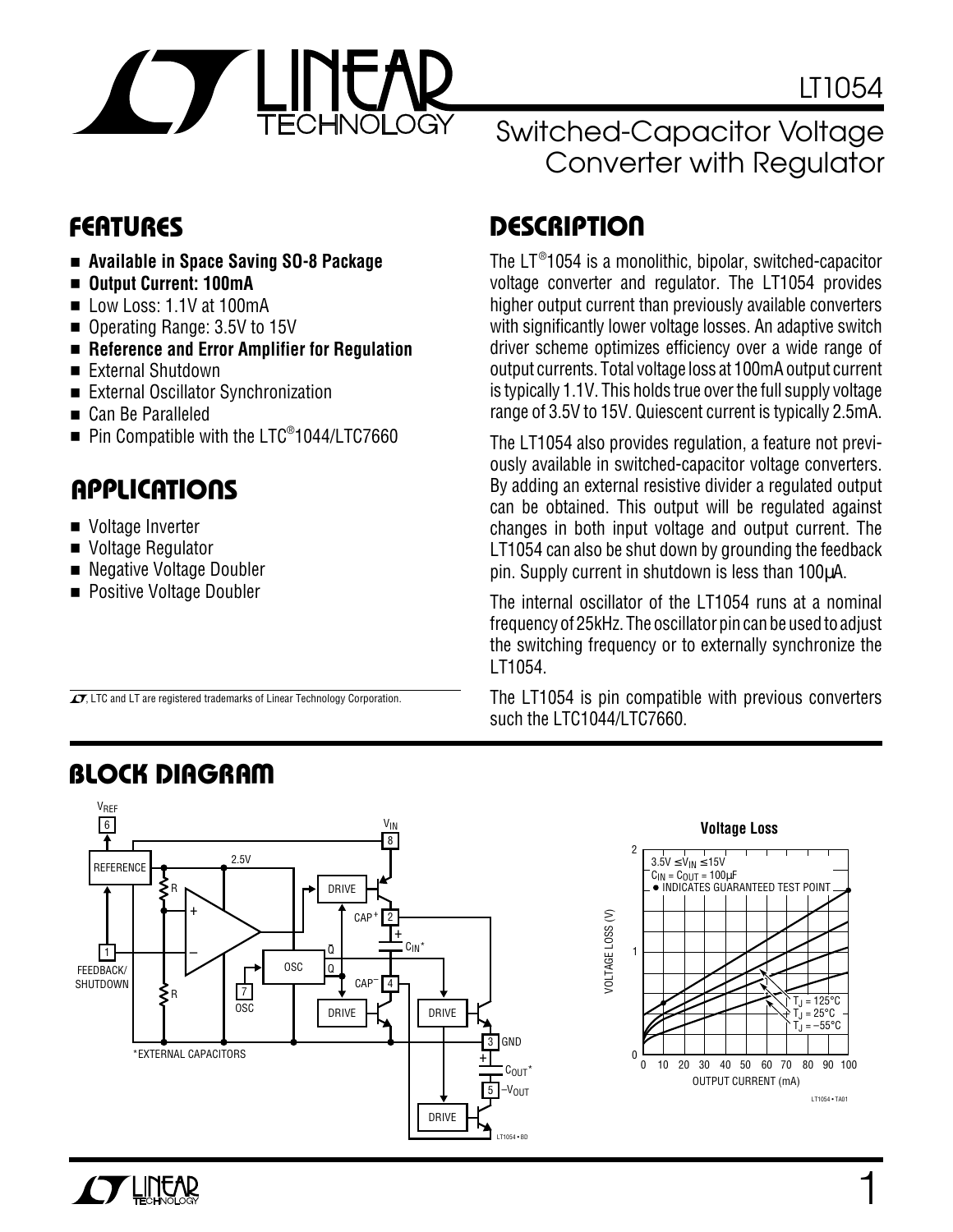# **ABSOLUTE MAXIMUM RATINGS**

| Input Voltage                      |  |
|------------------------------------|--|
|                                    |  |
|                                    |  |
|                                    |  |
|                                    |  |
| <b>Operating Temperature Range</b> |  |
|                                    |  |
|                                    |  |
|                                    |  |
|                                    |  |

| Junction Temperature Range (Note 2)        |  |
|--------------------------------------------|--|
|                                            |  |
|                                            |  |
|                                            |  |
| Storage Temperature Range                  |  |
| H, J8, N8 and S8 Packages  -55°C to 150°C  |  |
|                                            |  |
| Lead Temperature (Soldering, 10 sec) 300°C |  |

### **PACKAGE/ORDER INFORMATION (Note 6)**



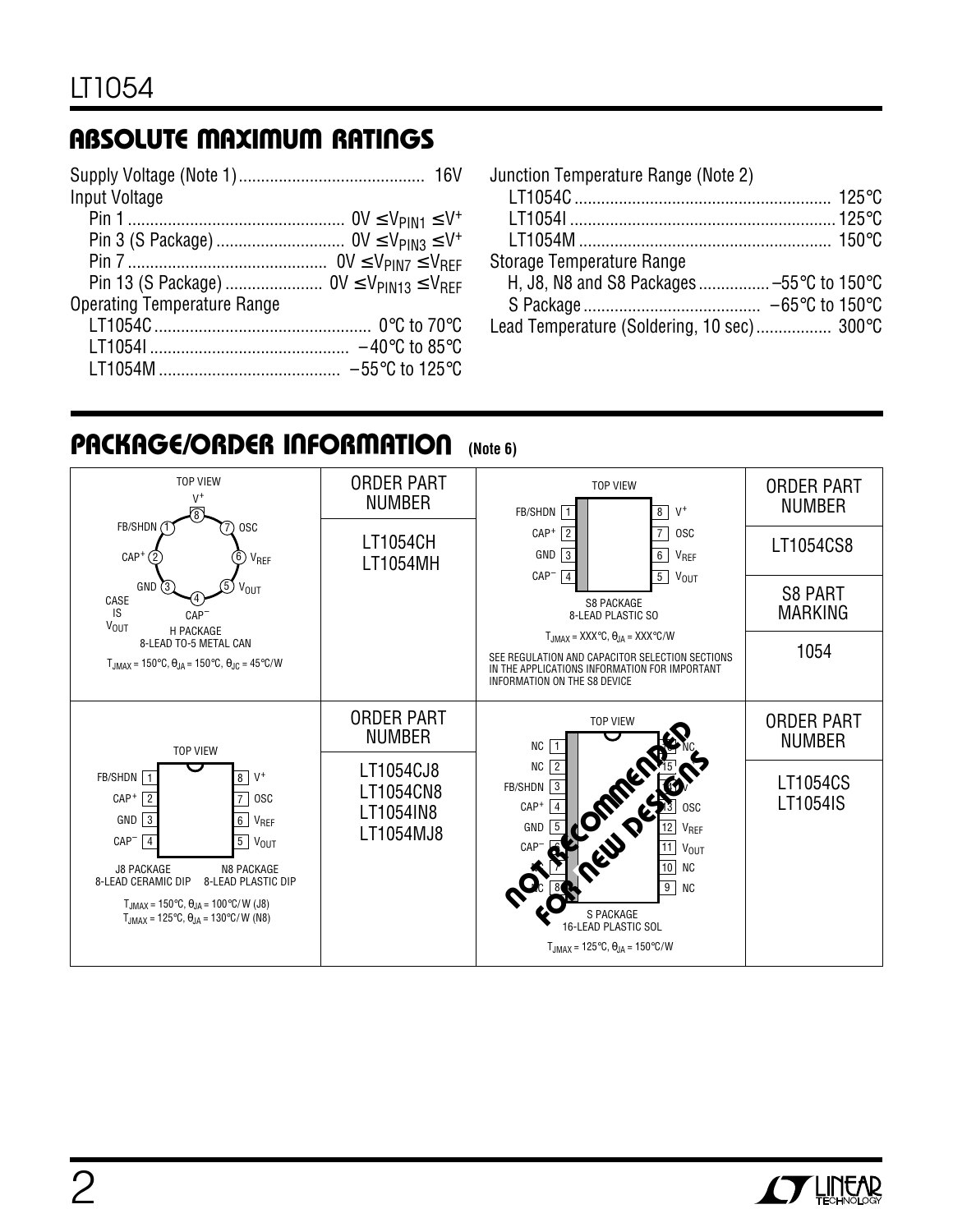## **ELECTRICAL C C HARA TERISTICS (Note 6)**

| <b>CONDITIONS</b><br><b>PARAMETER</b> |                                                                                          | MIN | <b>TYP</b>   | <b>MAX</b>   | <b>UNITS</b> |          |
|---------------------------------------|------------------------------------------------------------------------------------------|-----|--------------|--------------|--------------|----------|
| <b>Supply Current</b>                 | $I_{\text{LOAD}} = 0 \text{mA}$<br>$V_{IN} = 3.5V$<br>$V_{IN}$ = 15V                     |     |              | 2.5<br>3.0   | 4.0<br>5.0   | mA<br>mA |
| Supply Voltage Range                  |                                                                                          |     | 3.5          |              | 15           | V        |
| Voltage Loss $(V_{IN} -  V_{OUT} )$   | $C_{IN} = C_{OIII} = 100 \mu F$ Tantalum (Note 3)<br>$I_{OIII} = 10mA$<br>$IOUT = 100mA$ |     |              | 0.35<br>1.10 | 0.55<br>1.60 | V<br>V   |
| <b>Output Resistance</b>              | $\Delta I_{OIII}$ = 10mA to 100mA (Note 4)                                               |     |              | 10           | 15           | Ω        |
| <b>Oscillator Frequency</b>           | $3.5V \leq V_{IN} \leq 15V$                                                              |     | 15           | 25           | 35           | kHz      |
| Reference Voltage                     | $I_{RFF} = 60 \mu A$ , T <sub>.I</sub> = 25°C                                            |     | 2.35<br>2.25 | 2.50         | 2.65<br>2.75 | V<br>V   |
| <b>Regulated Voltage</b>              | $V_{IN}$ = 7V, T <sub>J</sub> = 25°C, R <sub>L</sub> = 500Ω (Note 5)                     |     | $-4.70$      | $-5.00$      | $-5.20$      | V        |
| Line Regulation                       | $7V \le V_{IN} \le 12V$ , R <sub>1</sub> = 500 $\Omega$ (Note 5)                         |     |              | 5            | 25           | mV       |
| Load Regulation                       | $V_{IN}$ = 7V, 100 $\Omega \le R_I \le 500\Omega$ (Note 5)                               |     |              | 10           | 50           | mV       |
| <b>Maximum Switch Current</b>         |                                                                                          |     |              | 300          |              | mA       |
| Supply Current in Shutdown            | $V_{PIN1} = 0V$                                                                          |     |              | 100          | 200          | μA       |

The ● denotes specifications which apply over the full operating temperature range. For C grade parts these specifications also apply up to a junction temperature of 100°C.

**Note 1:** The absolute maximum supply voltage rating of 16V is for unregulated circuits. For regulation mode circuits with  $V_{OUT} \le 15V$  at pin 5, (pin 11 S package) this rating may be increased to 20V.

**Note 2:** The devices are guaranteed by design to be functional up to the absolute maximum junction temperature.

**Note 3:** For voltage loss tests, the device is connected as a voltage inverter, with pins 1, 6, and 7 (3, 12, and 13 S package) unconnected. The voltage losses may be higher in other configurations.

Note 4: Output resistance is defined as the slope of the curve, (∆V<sub>OUT</sub> vs  $ΔI<sub>OlIT</sub>$ , for output currents of 10mA to 100mA. This represents the linear portion of the curve. The incremental slope of the curve will be higher at currents <10mA due to the characteristics of the switch transistors.

**Note 5:** All regulation specifications are for a device connected as a positive-to-negative converter/regulator with R1 = 20k, R2 = 102.5k,  $C1 = 0.002 \mu F$ ,  $(C1 = 0.05 \mu F S$  package)  $C_{1N} = 10 \mu F$  tantalum,  $C_{\text{OUT}} = 100 \mu F$  tantalum.

**Note 6:** The S8 package uses a different die than the H, J8, N8 and S packages. The S8 device will meet all the existing data sheet parameters. See Regulation and Capacitor Selection in the Applications Information section for differences in application requirements.

# **C C HARA TERISTICS U W TYPICAL PERFOR A CE**



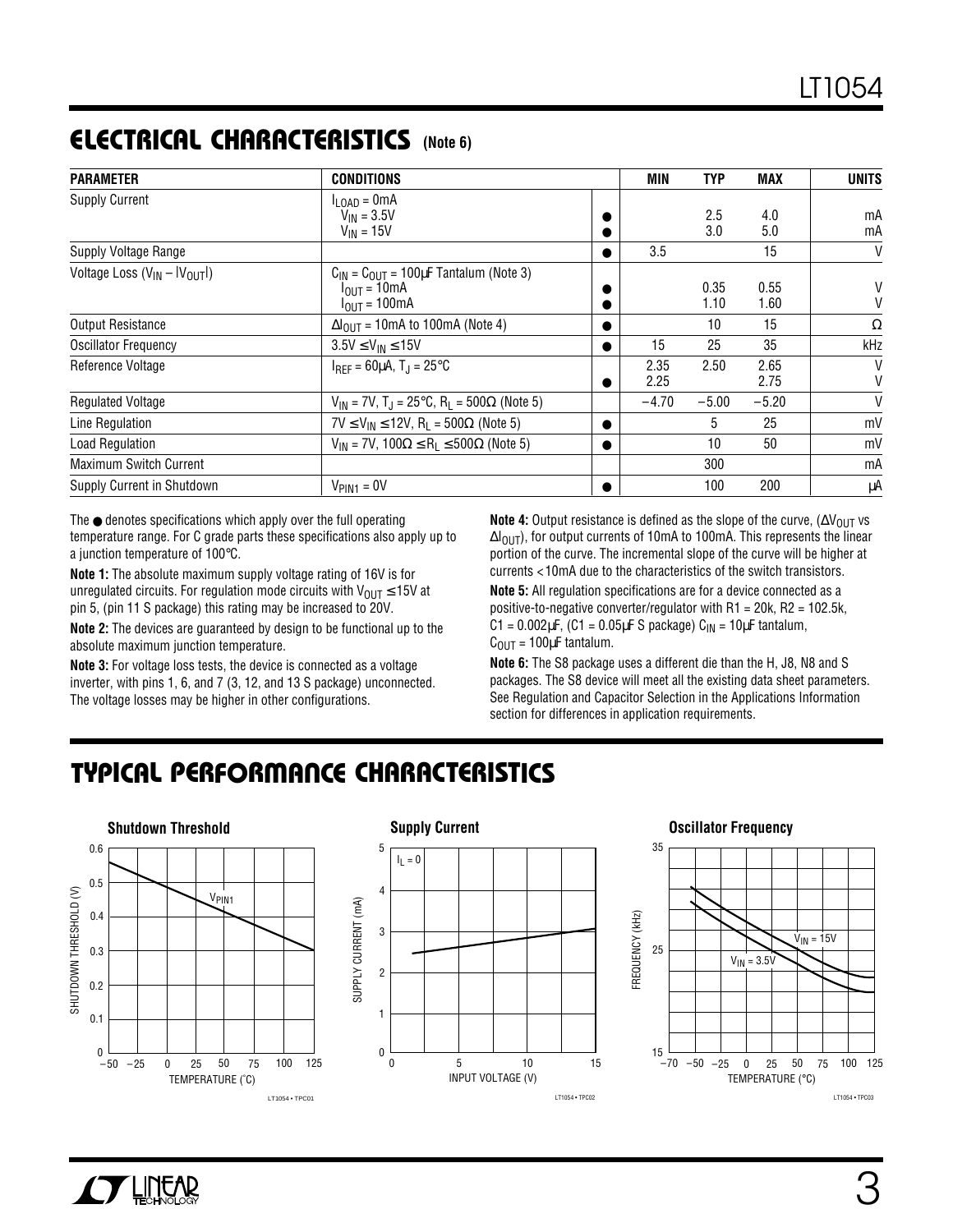# **C C HARA TERISTICS U W TYPICAL PERFOR A CE**



#### **Output Voltage Loss**





#### **Output Voltage Loss**







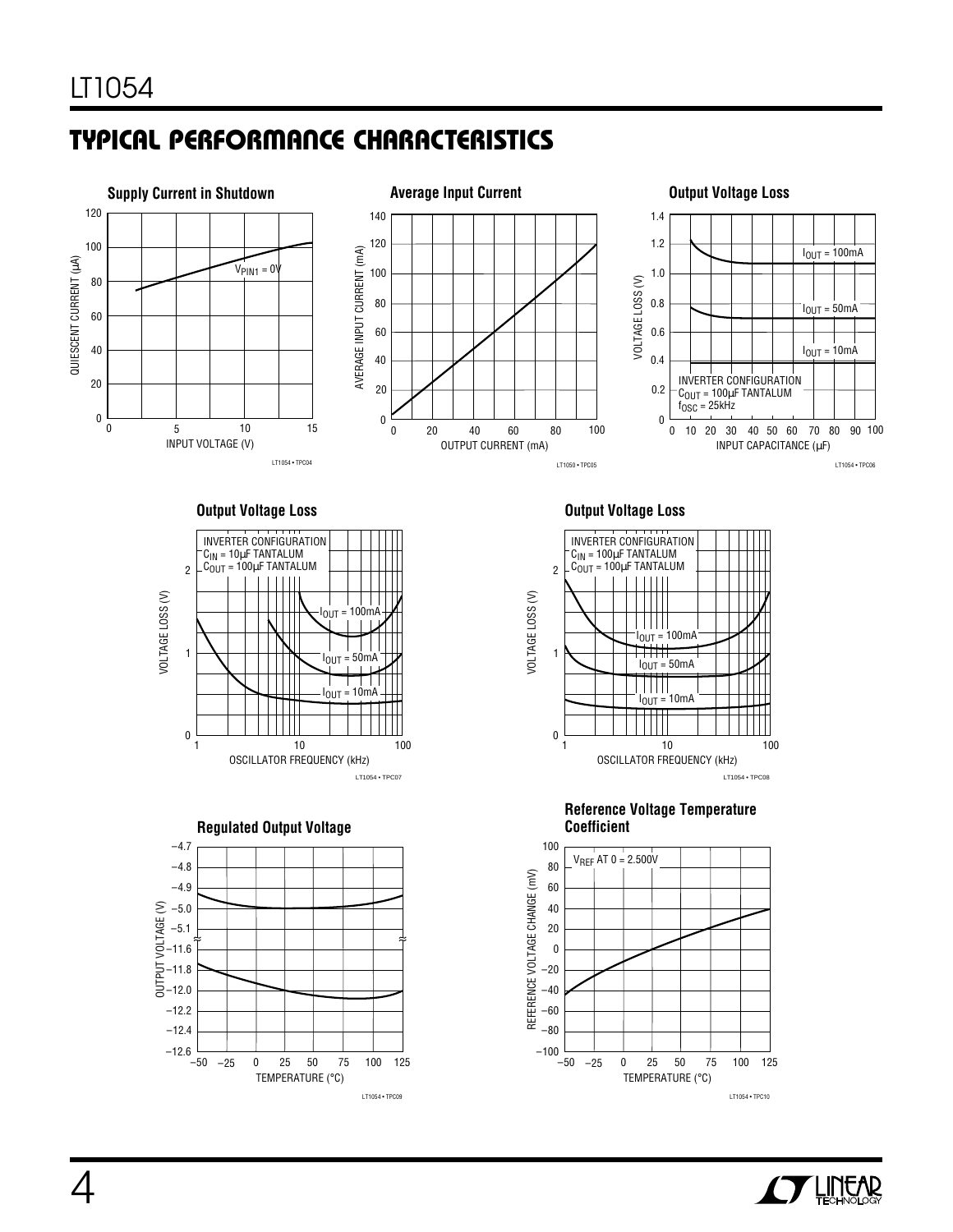### **PIN FUNCTIONS**

**V+ (Pin 8):** Input Supply. The LT1054 alternately charges  $C_{1N}$  to the input voltage when  $C_{1N}$  is switched in parallel with the input supply and then transfers charge to  $C<sub>OUT</sub>$  when  $C_{IN}$  is switched in parallel with  $C_{OUT}$ . Switching occurs at the oscillator frequency. During the time that  $C_{IN}$  is charging, the peak supply current will be approximately equal to 2.2 times the output current. During the time that  $C_{IN}$  is delivering charge to  $C<sub>OUT</sub>$  the supply current drops to approximately 0.2 times the output current. An input supply bypass capacitor will supply part of the peak input current drawn by the LT1054 and average out the current drawn from the supply. A minimum input supply bypass capacitor of 2µF, preferably tantalum or some other low ESR type is recommended. A larger capacitor may be desirable in some cases, for example, when the actual input supply is connected to the LT1054 through long leads, or when the pulse current drawn by the LT1054 might affect other circuitry through supply coupling.

**V<sub>OUT</sub>** (Pin 5): In addition to being the output pin the pin is also tied to the substrate of the device. **Special care must be taken in LT1054 circuits to avoid pulling this pin positive with respect to any of the other pins**. Pulling pin 5 positive with respect to pin 3 (GND) will forward bias the substrate diode which will prevent the device from starting. This condition can occur when the output load driven by the LT1054 is referred to its positive supply (or to some other positive voltage). Note that most op amps present just such a load since their supply currents flow from their V<sup>+</sup> terminals to their V– terminals. To prevent start-up problems with this type of load an external transistor must be added as shown in Figure 1. This will prevent  $V_{\text{OUT}}$  (pin 5) from being pulled above the ground pin (pin 3) during startup. Any small, general purpose transistor such as 2N2222 or 2N2219 can be used.  $R_X$  should be chosen to provide enough base drive to the external transistor so that it is saturated under nominal output voltage and maximum output current conditions. In some cases an N-channel enhancement mode MOSFET can be used in place of the transistor.

$$
R_X \leq \frac{(\vert V_{OUT} \vert) \beta}{I_{OUT}}
$$



**Figure 1**

**VREF (Pin 6):** Reference Output. This pin provides a 2.5V reference point for use in LT1054-based regulator circuits. The temperature coefficient of the reference voltage has been adjusted so that the temperature coefficient of the regulated output voltage is close to zero. This requires the reference output to have a positive temperature coefficient as can be seen in the typical performance curves. This nonzero drift is necessary to offset a drift term inherent in the internal reference divider and comparator network tied to the feedback pin. The overall result of these drift terms is a regulated output which has a slight positive temperature coefficient at output voltages below 5V and a slight negative TC at output voltages above 5V. Reference output current should be limited, for regulator feedback networks, to approximately 60µA. The reference pin will draw ≈100µA when shorted to ground and will not affect the internal reference/regulator, so that this pin can also be used as a pull-up for LT1054 circuits that require synchronization.

**CAP<sup>+</sup> /CAP– (Pin 2/Pin 4):** Pin 2, the positive side of the input capacitor  $(C_{1N})$ , is alternately driven between V<sup>+</sup> and ground. When driven to  $V^+$ , pin 2 sources current from  $V^+$ . When driven to ground pin 2 sinks current to ground. Pin 4, the negative side of the input capacitor, is driven alternately between ground the  $V_{\text{OUT}}$ . When driven to ground, pin 4 sinks current to ground. When driven to  $V_{\text{OUT}}$  pin 4 sources current from  $C_{\text{OUT}}$ . In all cases current flow in the switches is unidirectional as should be expected using bipolar switches.

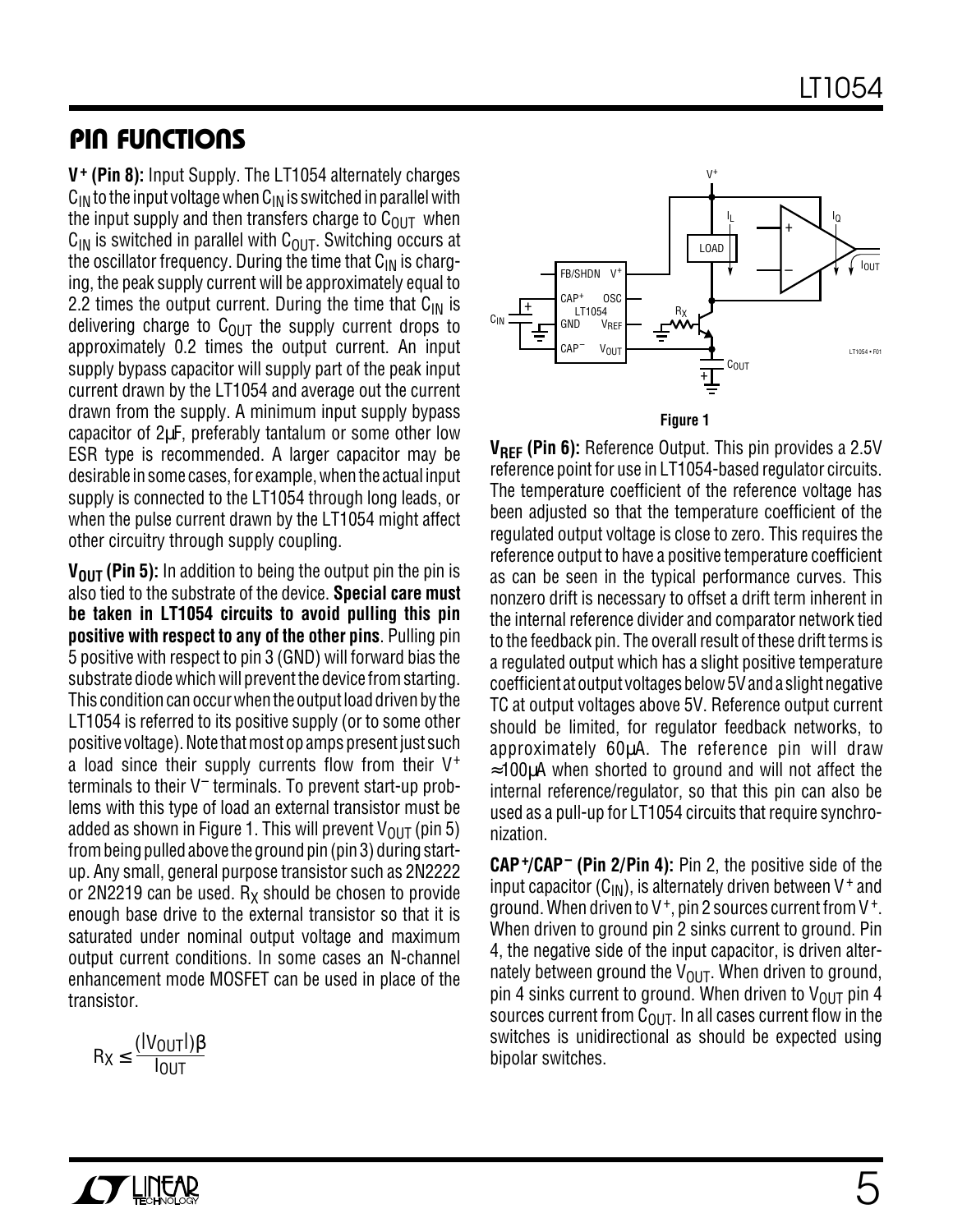### **PIN FUNCTIONS**

**OSC (Pin 7):** Oscillator Pin. This pin can be used to raise or lower the oscillator frequency or to synchronize the device to an external clock. Internally pin 7 is connected to the oscillator timing capacitor ( $C_t \approx 150$  pF) which is alternately charged and discharged by current sources of  $\pm 7\mu$ A so that the duty cycle is  $\approx$  50%. The LT1054 oscillator is designed to run in the frequency band where switching losses are minimized. However the frequency can be raised, lowered, or synchronized to an external system clock if necessary.

The frequency can be lowered by adding an external capacitor (C1, Figure 2) from pin 7 to ground. This will increase the charge and discharge times which lowers the oscillator frequency. The frequency can be increased by adding an external capacitor (C2, Figure 2, in the range of 5pF to 20pF) from pin 2 to pin 7. This capacitor will couple charge into  $C<sub>t</sub>$  at the switch transitions, which will shorten the charge and discharge time, raising the oscillator frequency. Synchronization can be accomplished by adding an external resistive pull-up from pin 7 to the reference pin (pin 6). A 20k pull-up is recommended. An open collector gate or an NPN transistor can then be used to drive the oscillator pin at the external clock frequency as shown in Figure 2. Pulling up pin 7 to an external voltage is **not recommended**. For circuits that require both fre-



quency synchronization and regulation, an external reference can be used as the reference point for the top of the R1/R2 divider allowing pin 6 to be used as a pull-up point for pin 7.

**FB/SHDN (Pin 1):** Feedback/Shutdown Pin. This pin has two functions. Pulling pin 1 below the shutdown threshold  $\approx$  0.45V) puts the device into shutdown. In shutdown the reference/regulator is turned off and switching stops. The switches are set such that both  $C_{IN}$  and  $C_{OUT}$  are discharged through the output load. Quiescent current in shutdown drops to approximately 100µA (see Typical Performance Characteristics). Any open-collector gate can be used to put the LT1054 into shutdown. For normal (unregulated) operation the device will start back up when the external gate is shut off. In LT1054 circuits that use the regulation feature, the external resistor divider can provide enough pull-down to keep the device in shutdown until the output capacitor ( $C_{\text{OUT}}$ ) has fully discharged. For most applications where the LT1054 would be run intermittently, this does not present a problem because the discharge time of the output capacitor will be short compared to the offtime of the device. In applications where the device has to start up before the output capacitor  $(C_{\text{OUT}})$  has fully discharged, a restart pulse must be applied to pin 1 of the LT1054. Using the circuit of Figure 5, the restart signal can be either a pulse ( $t_p$  > 100 $\mu$ s) or a logic high. Diode coupling the restart signal into pin 1 will allow the output voltage to come up and regulate without overshoot. The resistor divider R3/R4 in Figure 5 should be chosen to provide a signal level at pin 1 of 0.7V to 1.1V.

Pin 1 is also the inverting input of the LT1054's error amplifier and as such can be used to obtain a regulated **Figure 2** output voltage.

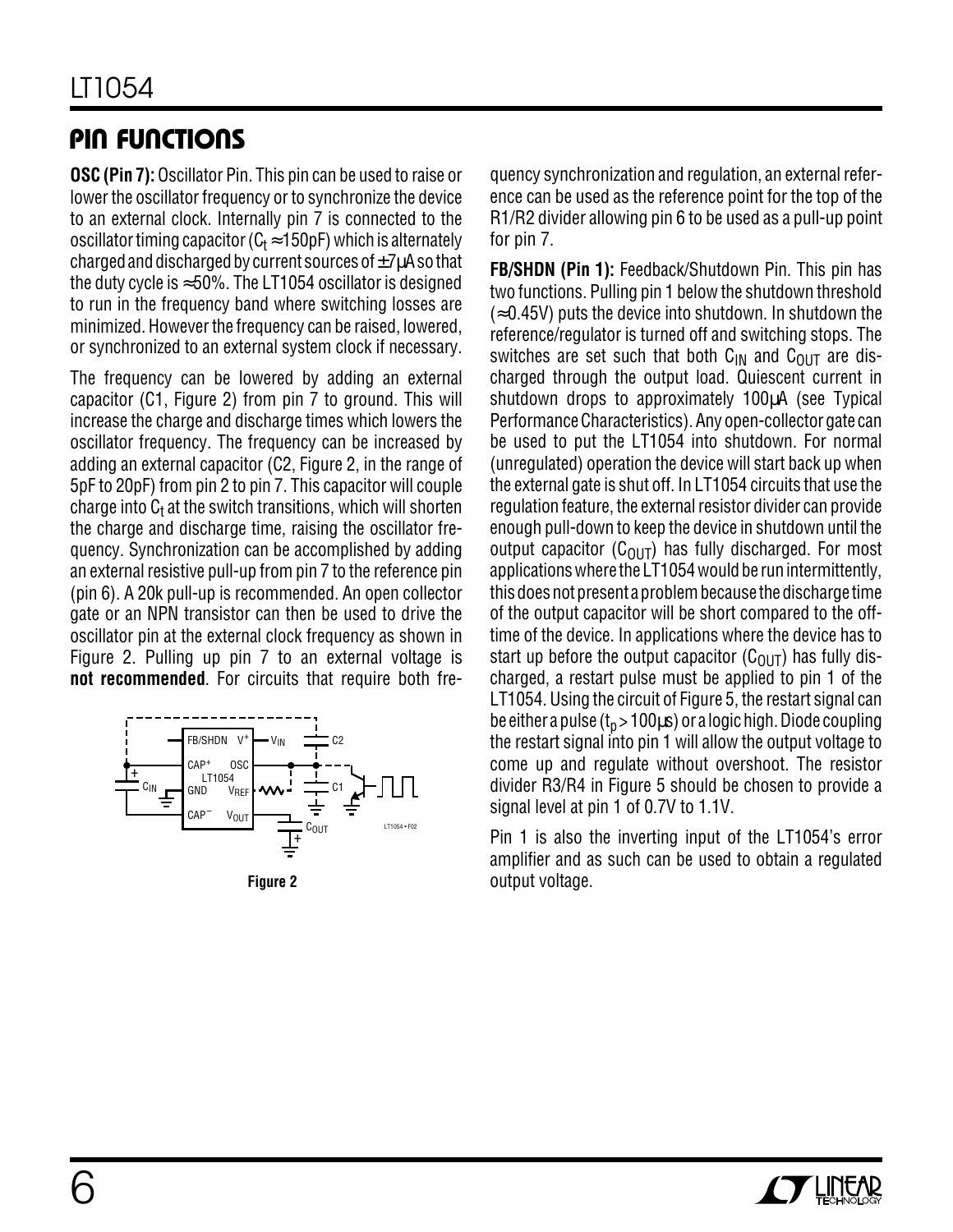### **APPLICATIONS INFORMATION U W U U**

### **Theory of Operation**

To understand the theory of operation of the LT1054, a review of a basic switched-capacitor building block is helpful.

In Figure 3 when the switch is in the left position, capacitor C1 will charge to voltage V1. The total charge on C1 will be q1 = C1V1. The switch then moves to the right, discharging C1 to voltage V2. After this discharge time the charge on C1 is q2 = C1V2. Note that charge has been transferred from the source V1 to the output V2. The amount of charge transferred is:

 $\Delta q = q1 - q2 = C1(V1 - V2)$ 

If the switch is cycled f times per second, the charge transfer per unit time (i.e., current) is:

 $I = f \times \Delta q = f \times C1(V1 - V2)$ 

To obtain an equivalent resistance for the switched-capacitor network we can rewrite this equation in terms of voltage and impedance equivalence:

$$
I = \frac{V1 - V2}{(1/fC1)} = \frac{V1 - V2}{R_E QUIV}
$$
  

$$
V1 \longrightarrow Q \qquad Q \qquad V2
$$
  

$$
V1 \longrightarrow Q \qquad Q \qquad V2
$$
  

$$
V1 \longrightarrow Q \qquad Q \qquad V2
$$
  

$$
V1 \longrightarrow Q \qquad V2
$$
  

$$
V3 \qquad V4 \qquad V5
$$
  

$$
V5 \qquad V4
$$
  

$$
V1 \qquad V5
$$
  

$$
V1 \qquad V2
$$
  

$$
V4 \qquad V5
$$
  

$$
V5
$$
  

$$
V1 \qquad V2
$$

**Figure 3. Switched-Capacitor Building Block**

A new variable R<sub>EQUIV</sub> is defined such that  $R_{FQUIV}$  = 1/fC1. Thus the equivalent circuit for the switched-capacitor network is as shown in Figure 4. The LT1054 has the same switching action as the basic switched-capacitor building block. Even though this simplification doesn't include finite switch on-resistance and output voltage ripple, it provides an intuitive feel for how the device works.

These simplified circuits explain voltage loss as a function of frequency (see Typical Performance Characteristics). As frequency is decreased, the output impedance will eventually be dominated by the 1/fC1 term and voltage losses will rise.



**Figure 4. Switched-Capacitor Equivalent Circuit**

Note that losses also rise as frequency increases. This is caused by internal switching losses which occur due to some finite charge being lost on each switching cycle. This charge loss per-unit-cycle, when multiplied by the switching frequency, becomes a current loss. At high frequency this loss becomes significant and voltage losses again rise.

The oscillator of the LT1054 is designed to run in the frequency band where voltage losses are at a minimum.

### **Regulation**

The error amplifier of the LT1054 servos the drive to the PNP switch to control the voltage across the input capacitor  $(C_{1N})$  which in turn will determine the output voltage. Using the reference and error amplifier of the LT1054, an external resistive divider is all that is needed to set the regulated output voltage. Figure 5 shows the basic regulator configuration and the formula for calculating the appropriate resistor values. R1 should be chosen to be



$$
R2 = 20k \left( \frac{1 - 5V1}{\frac{2.5V}{2} - 40mV} + 1 \right) = 102.6k^*
$$

\*CHOOSE THE CLOSEST 1% VALUE

**Figure 5**

7

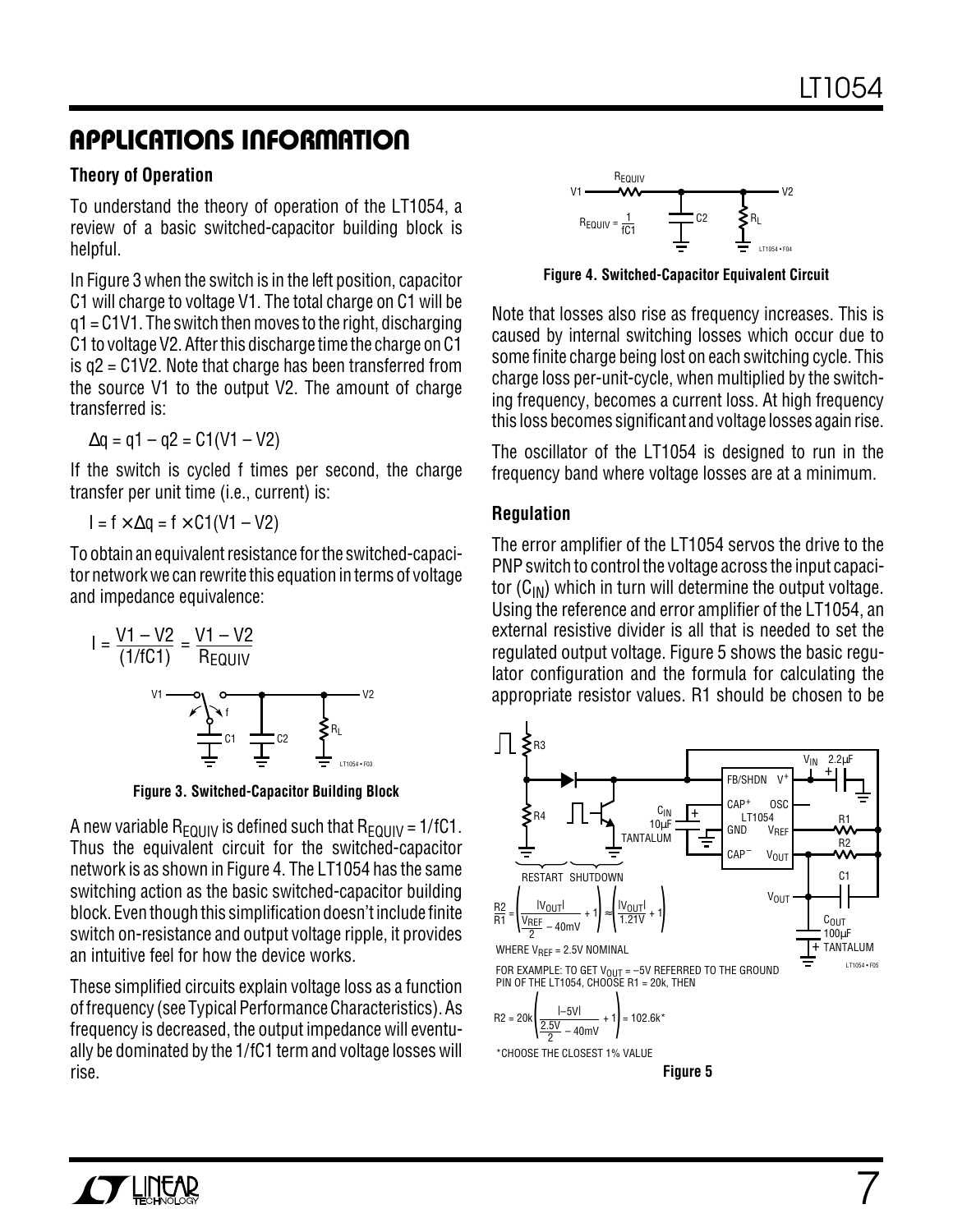# **APPLICATIONS INFORMATION U W U U**

20k or greater because the reference output current is limited to  $\approx$  100 $\mu$ A. R2 should be chosen to be in the range of 100k to 300k. For optimum results the ratio of  $C_{IN}/C_{OUT}$ is recommended to be 1/10. C1, required for good load regulation at light load currents, should be 0.002µF for all output voltages.

A new die layout was required to fit into the physical dimensions of the S8 package. Although the new die of the LT1054CS8 will meet all the specifications of the existing LT1054 data sheet, subtle differences in the layout of the new die require consideration in some application circuits. In regulating mode circuits using the 1054CS8 the nominal values of the capacitors,  $C_{IN}$  and  $C_{OUIT}$ , must be approximately equal for proper operation at elevated junction temperatures. This is different from the earlier part. Mismatches within normal production tolerances for the capacitors are acceptable. Making the nominal capacitor values equal will ensure proper operation at elevated junction temperatures at the cost of a small degradation in the transient response of regulator circuits. For unregulated circuits the values of  $C_{IN}$  and  $C_{OUT}$ are normally equal for all packages. For S8 applications assistance in unusual applications circuits, please consult the factory.

It can be seen from the circuit block diagram that the maximum regulated output voltage is limited by the supply voltage. For the basic configuration,  $|V_{OUT}|$  referred to the ground pin of the LT1054 must be less than the total of the supply voltage minus the voltage loss due to the switches. The voltage loss versus output current due to the switches can be found in Typical Performance Characteristics. Other configurations such as the negative doubler can provide higher output voltages at reduced output currents (see Typical Applications).

### **Capacitor Selection**

For unregulated circuits the nominal values of  $C_{IN}$  and  $C_{OUT}$ should be equal. For regulated circuits see the section on Regulation. While the exact values of  $C_{IN}$  and  $C_{OUT}$  are noncritical, good quality, low ESR capacitors such as solid tantalum are necessary to minimize voltage losses at high currents. For  $C_{IN}$  the effect of the ESR of the capacitor will be multiplied by four due to the fact that switch currents are approximately two times higher than output current and losses will occur on both the charge and discharge cycle. This means that using a capacitor with 1 $\Omega$  of ESR for C<sub>IN</sub> will have the same effect as increasing the output impedance of the LT1054 by 4 $\Omega$ . This represents a significant increase in the voltage losses. For  $C_{OUT}$  the affect of ESR is less dramatic.  $C<sub>OUT</sub>$  is alternately charged and discharged at a current approximately equal to the output current and the ESR of the capacitor will cause a step function to occur in the output ripple at the switch transitions. This step function will degrade the output regulation for changes in output load current and should be avoided. Realizing that large value tantalum capacitors can be expensive, a technique that can be used is to parallel a smaller tantalum capacitor with a large aluminum electrolytic capacitor to gain both low ESR and reasonable cost. Where physical size is a concern some of the newer chip type surface mount tantalum capacitors can be used. These capacitors are normally rated at working voltages in the 10V to 20V range and exhibit very low ESR (in the range of 0.1 $\Omega$ ).

### **Output Ripple**

The peak-to-peak output ripple is determined by the value of the output capacitor and the output current. Peak-topeak output ripple may be approximated by the formula:

$$
dV = \frac{I_{OUT}}{2fC_{OUT}}
$$

where  $dV = peak-to-peak$  ripple and  $f = oscillator$  frequency.

For output capacitors with significant ESR a second term must be added to account for the voltage step at the switch transitions. This step is approximately equal to:

 $(2I<sub>OlIT</sub>)(ESR of C<sub>OlIT</sub>)$ 

### **Power Dissipation**

The power dissipation of any LT1054 circuit must be limited such that the junction temperature of the device does not exceed the maximum junction temperature ratings. The total power dissipation must be calculated from two components, the power loss due to voltage drops in the switches and the power loss due to drive current losses. The total power dissipated by the LT1054 can be calculated from:

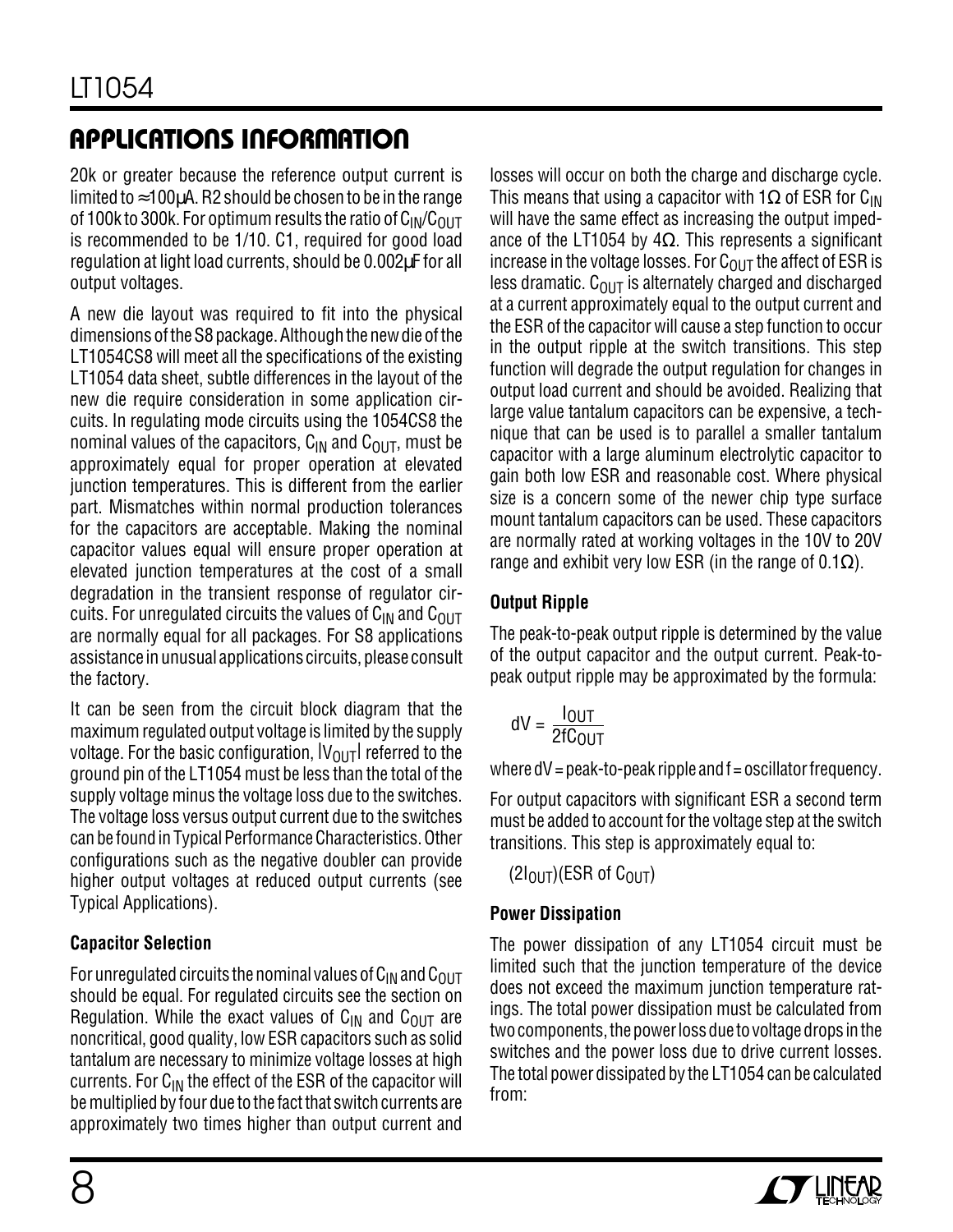### **APPLICATIONS INFORMATION U W U U**

 $P \approx (V_{IN} - |V_{OII}||)(I_{OIII}) + (V_{IN})(I_{OIII})(0.2)$ 

where both V<sub>IN</sub> and V<sub>OUT</sub> are referred to the ground pin (pin 3) of the LT1054. For LT1054 regulator circuits, the power dissipation will be equivalent to that of a linear regulator. Due to the limited power handling capability of the LT1054 packages, the user will have to limit output current requirements or take steps to dissipate some power external to the LT1054 for large input/output differentials. This can be accomplished by placing a resistor in series with  $C_{IN}$  as shown in Figure 6. A portion of the input voltage will then be dropped across this resistor without affecting the output regulation. Because switch current is approximately 2.2



**Figure 6**

times the output current and the resistor will cause a voltage drop when  $C_{IN}$  is both charging and discharging, the resistor should be chosen as:

 $R_X = V_X/(4.4 I_{011T})$ 

where

 $V_X \approx V_{IN} - [(LT1054 \text{ Voltage Loss})(1.3) + |V_{OUT}|]$ 

and  $I_{\text{OUT}}$  = maximum required output current. The factor of 1.3 will allow some operating margin for the LT1054.

For example: assume a 12V to –5V converter at 100mA output current. First calculate the power dissipation without an external resistor:

 $P = (12V - (-5V)) (100mA) + (12V)(100mA)(0.2)$ P = 700mW + 240mW = 940mW

At  $\theta_{JA}$  of 130°C/W for a commercial plastic device this would cause a junction temperature rise of 122°C so that the device would exceed the maximum junction temperature at an ambient temperature of 25°C. Now calculate the power dissipation with an external resistor  $(R_X)$ . First find how much voltage can be dropped across  $R_X$ . The maximum voltage loss of the LT1054 in the standard regulator configuration at 100mA output current is 1.6V, so

 $V_X = 12V - [(1.6V)(1.3) + (-5V)] = 4.9V$  and  $R_X = 4.9V/(4.4)(100mA) = 11\Omega$ 

This resistor will reduce the power dissipated by the LT1054 by  $(4.9V)(100mA) = 490mW$ . The total power dissipated by the LT1054 would then be =  $(940 \text{mW} -$ 490mW) = 450mW. The junction temperature rise would now be only 58°C. Although commercial devices are guaranteed to be functional up to a junction temperature of 125°C, the specifications are only guaranteed up to a junction temperature of 100°C, so ideally you should limit the junction temperature to 100°C. For the above example this would mean limiting the ambient temperature to 42°C. Other steps can be taken to allow higher ambient temperatures. The thermal resistance numbers for the LT1054 packages represent worst case numbers with no heat sinking and still air. Small clip-on type heat sinks can be used to lower the thermal resistance of the LT1054 package. In some systems there may be some available airflow which will help to lower the thermal resistance. Wide PC board traces from the LT1054 leads can also help to remove heat from the device. This is especially true for plastic packages.

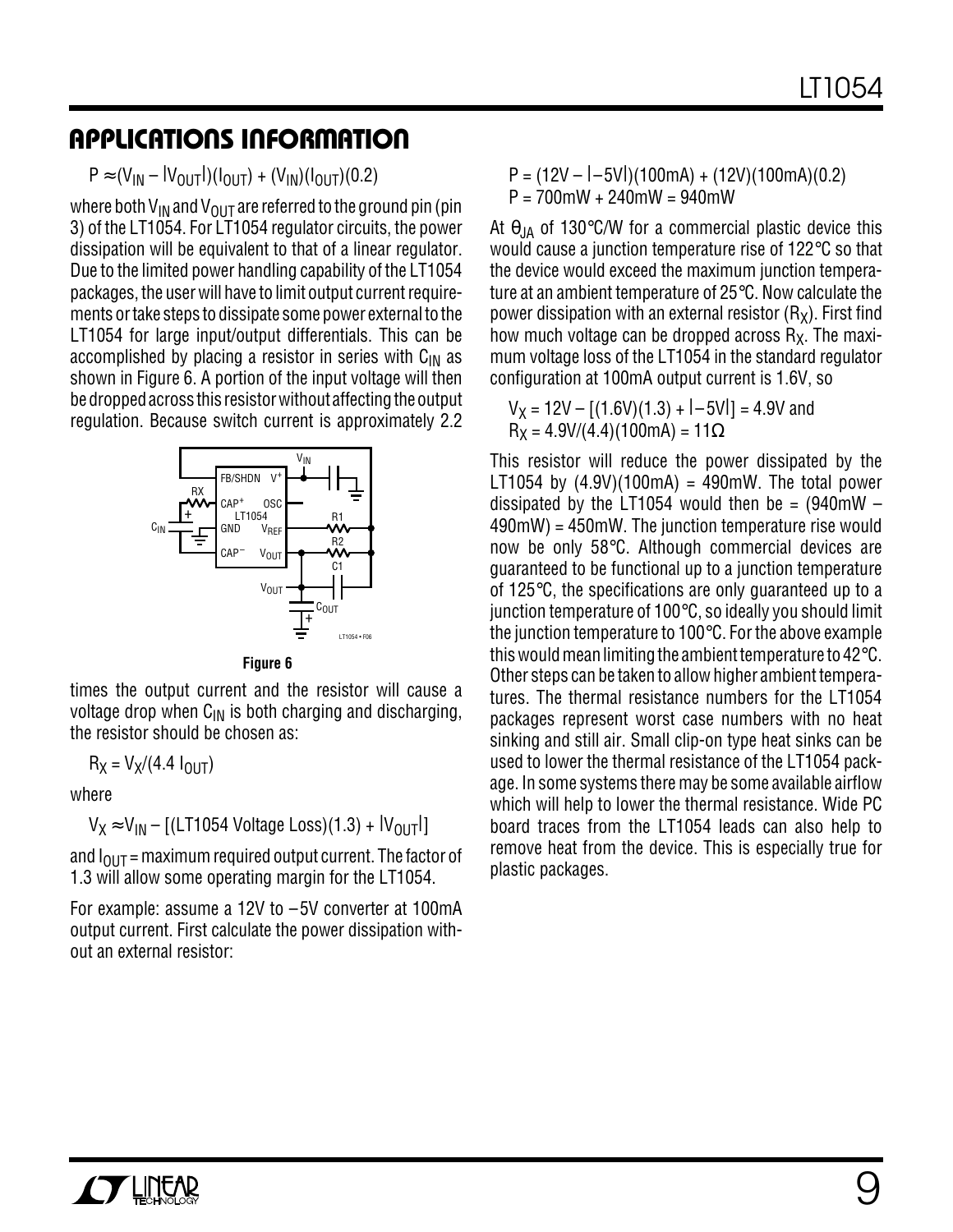### **Basic Voltage Inverter**



**Basic Voltage Inverter/Regulator**



#### **Negative Voltage Doubler**



#### **Positive Doubler**



#### **100mA Regulating Negative Doubler**



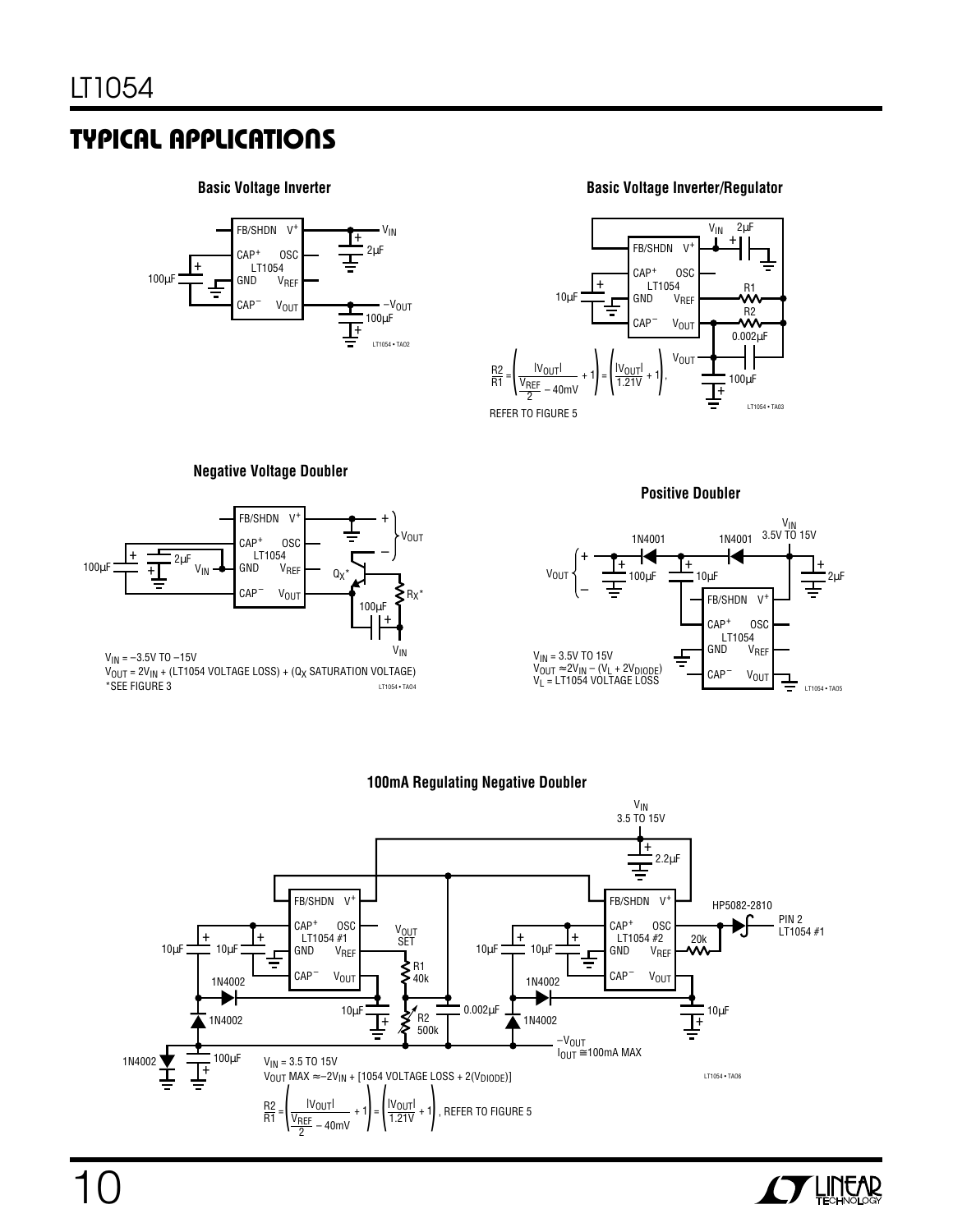#### **Strain Gauge Bridge Signal Conditioner**









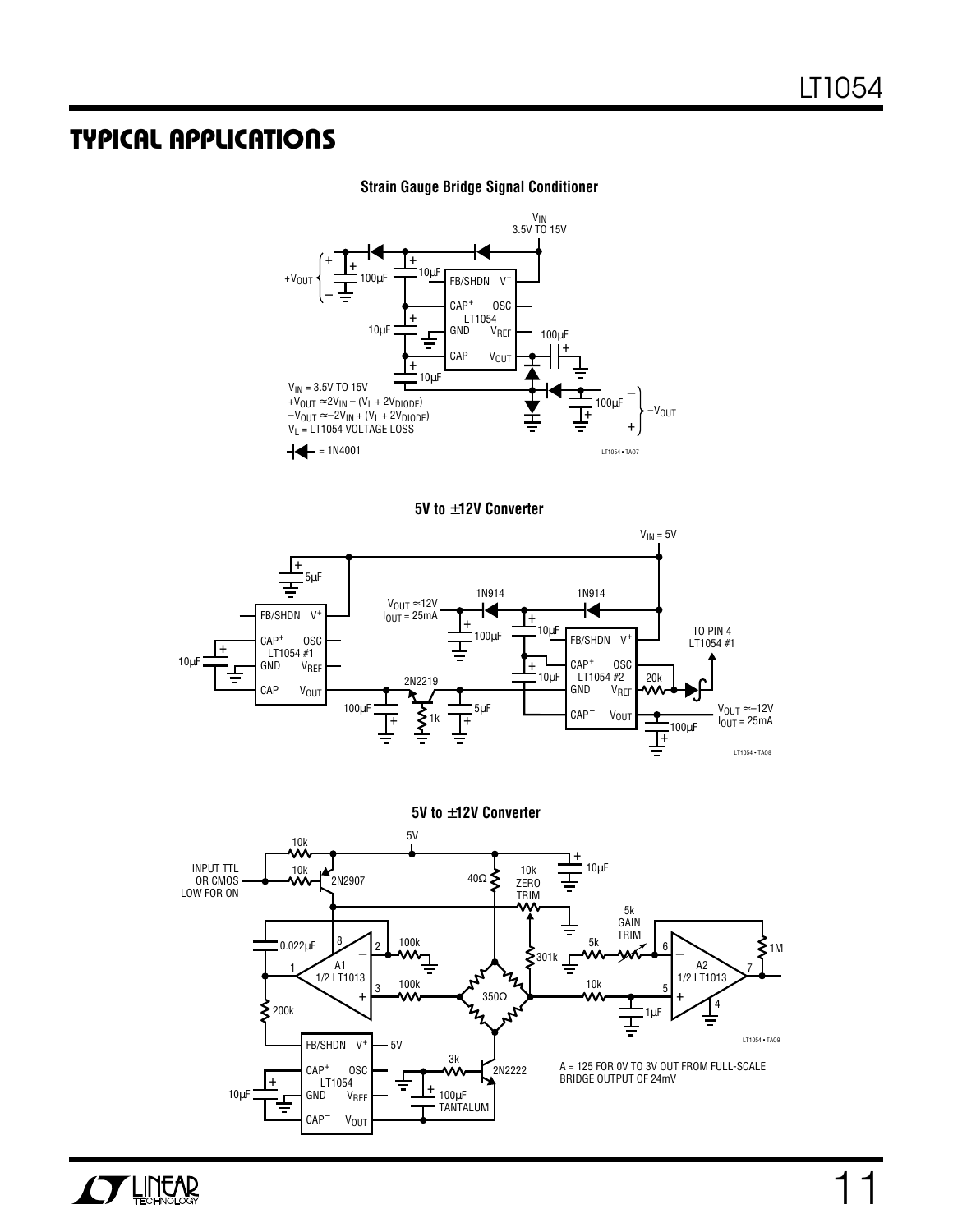









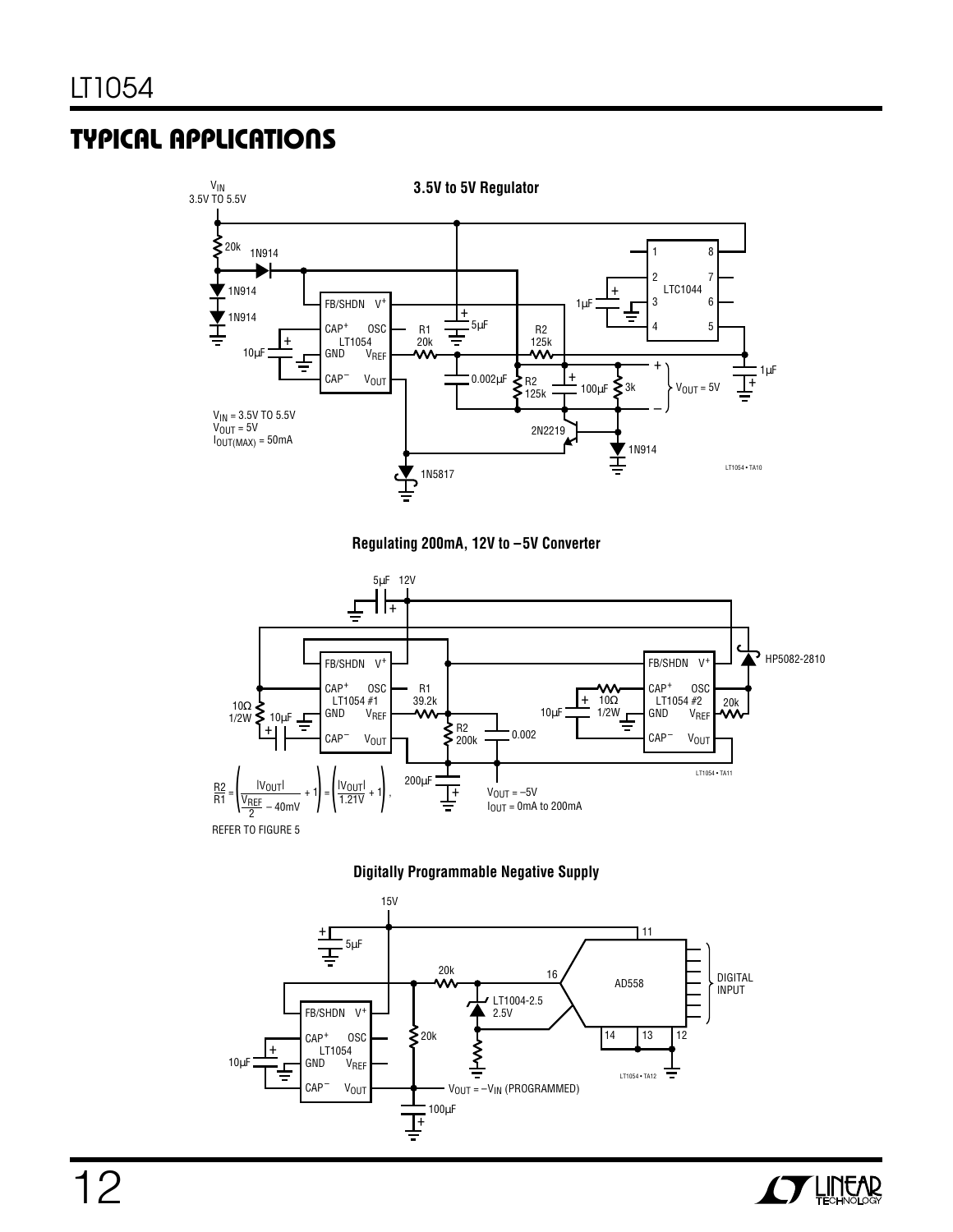

THE TYPICAL APPLICATIONS CIRCUITS WERE VERIFIED USING THE STANDARD LT1054. FOR S8 APPLICATIONS ASSISTANCE IN ANY OF THE UNUSUAL APPLICATIONS CIRCUITS PLEASE CONSULT THE FACTORY

#### **Dimension in inches (millimeters) unless otherwise noted. PACKAGE DESCRIPTION U**



#### **H Package 8-Lead TO-5 Metal Can**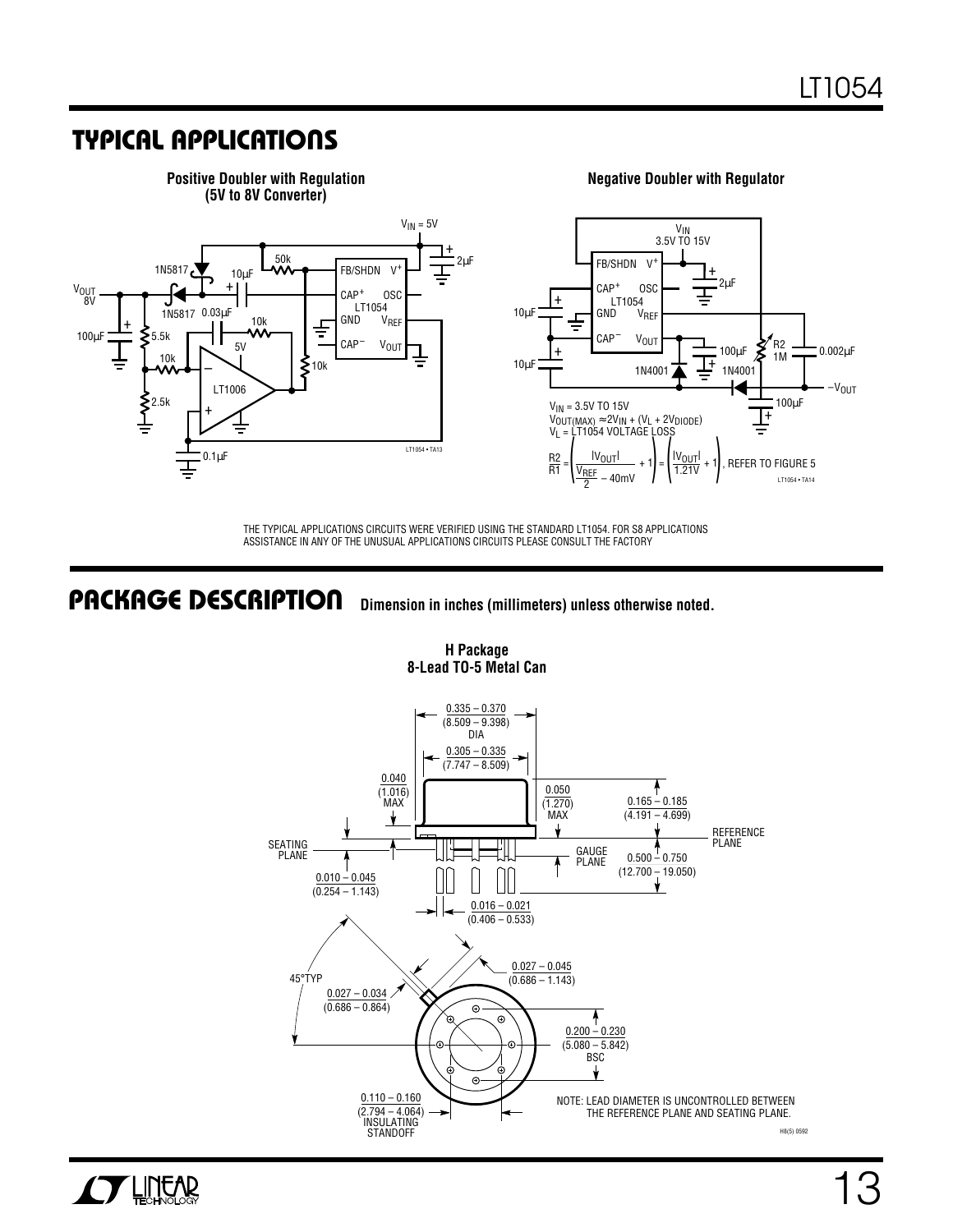#### **Dimension in inches (millimeters) unless otherwise noted. PACKAGE DESCRIPTION**



**J8 Package 8-Lead Ceramic DIP**

NOTE: LEAD DIMENSIONS APPLY TO SOLDER DIP OR TIN PLATE LEADS.

#### **N8 Package 8-Lead Plastic DIP**



\*THESE DIMENSIONS DO NOT INCLUDE MOLD FLASH OR PROTRUSIONS. MOLD FLASH OR PROTURSIONS SHALL NOT EXCEED 0.010 INCH (0.254mm).



J8 0694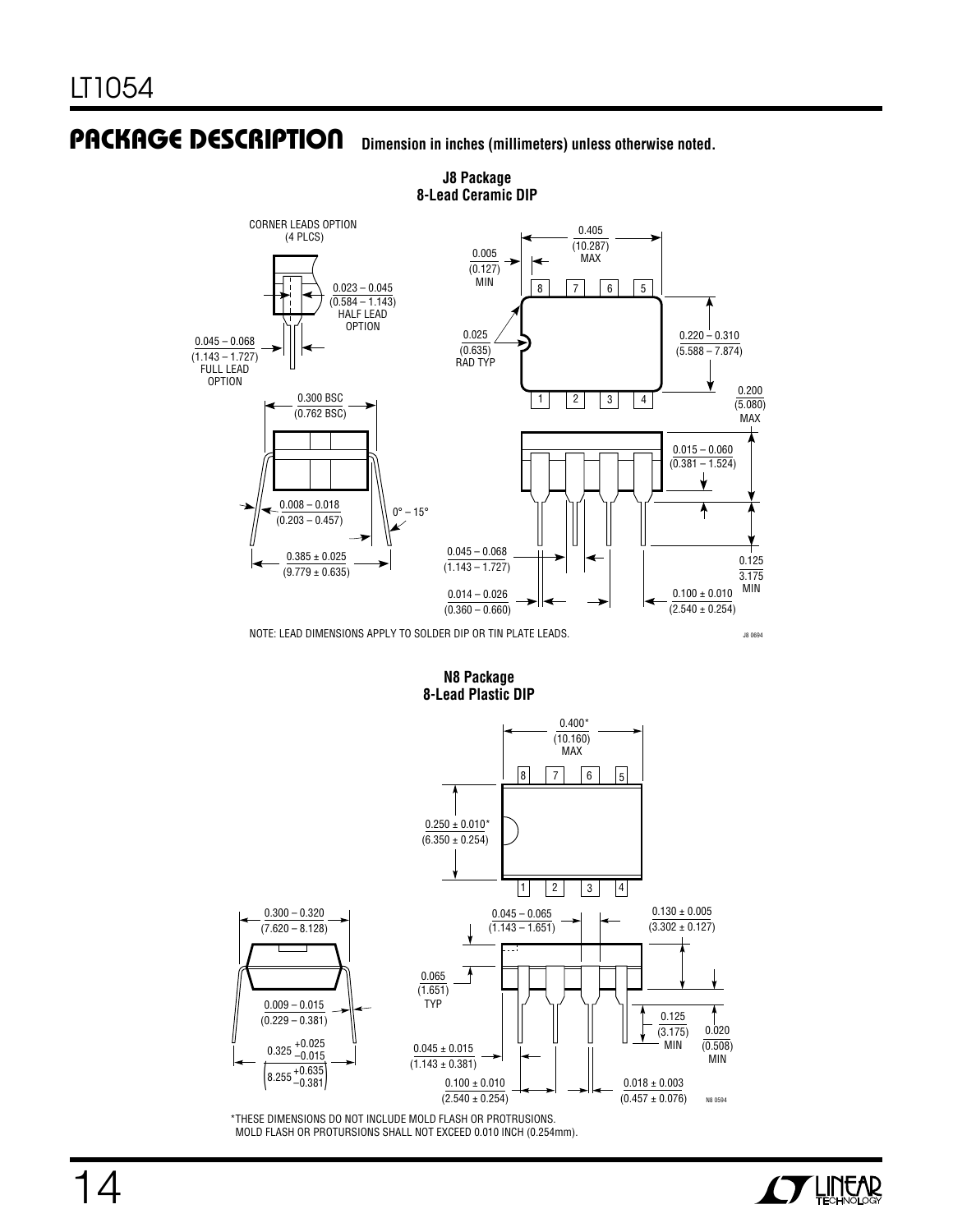#### **Dimension in inches (millimeters) unless otherwise noted. PACKAGE DESCRIPTION**



\*THESE DIMENSIONS DO NOT INCLUDE MOLD FLASH OR PROTRUSIONS. MOLD FLASH OR PROTRUSIONS SHALL NOT EXCEED 0.006 INCH (0.15mm).

> **S Package 16-Lead Plastic SOL**



1. PIN 1 IDENT, NOTCH ON TOP AND CAVITIES ON THE BOTTOM OF PACKAGES ARE THE MANUFACTURING OPTIONS. THE PART MAY BE SUPPLIED WITH OR WITHOUT ANY OF THE OPTIONS.

2. THESE DIMENSIONS DO NOT INCLUDE MOLD FLASH OR PROTRUSIONS. MOLD FLASH OR PROTRUSIONS SHALL NOT EXCEED 0.006 INCH (0.15mm).



Information furnished by Linear Technology Corporation is believed to be accurate and reliable. However, no responsibility is assumed for its use. Linear Technology Corporation makes no representation that the interconnection of its circuits as described herein will not infringe on existing patent rights.